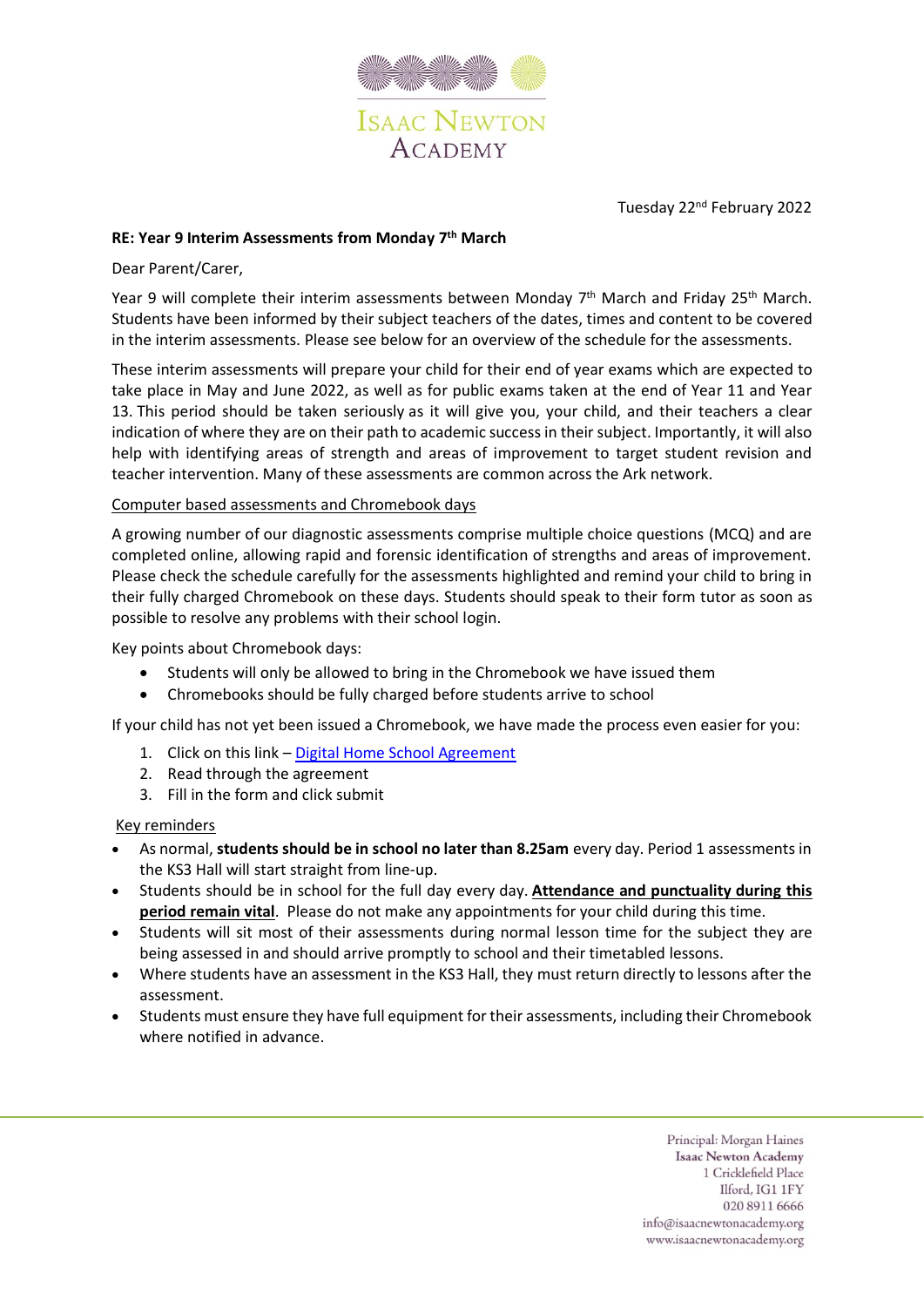You can help your child by making sure your child has the full equipment they need for their assessments. They will require:

- At least TWO Black Pens
- Pencil
- **Eraser**
- **Sharpener**
- Ruler and Protractor
- Scientific Calculator
- A **clear** pencil case
- A water bottle (this must be clear with no labels and contain only water)

Our internal assessment regulations are very clear and detailed. Not following them can lead to disqualification. To avoid this, students must:

- Begin assessment only when instructed to do so.
- Switch off and hand in all devices, including mobile phones and watches, before each assessment.
- Follow the instructions given by staff inside and outside the exam hall or in classroom.
- Not to communicate or distract other students during the assessment.

### **Please take time to discuss this with your child.**

Assessment periods can be a very demanding time for students. We are working hard to prepare them as thoroughly as possible. If you are concerned about your child and wish to seek advice or support, please contact the academy.

Finally, we want to thank you for your support and help in preparing your child for their interim assessments. I am sure you will join us in wishing them good luck and peace at this time. We look forward to seeing their well-deserved results.

Yours sincerely,

Ms E McEvoy **Assistant Principal**